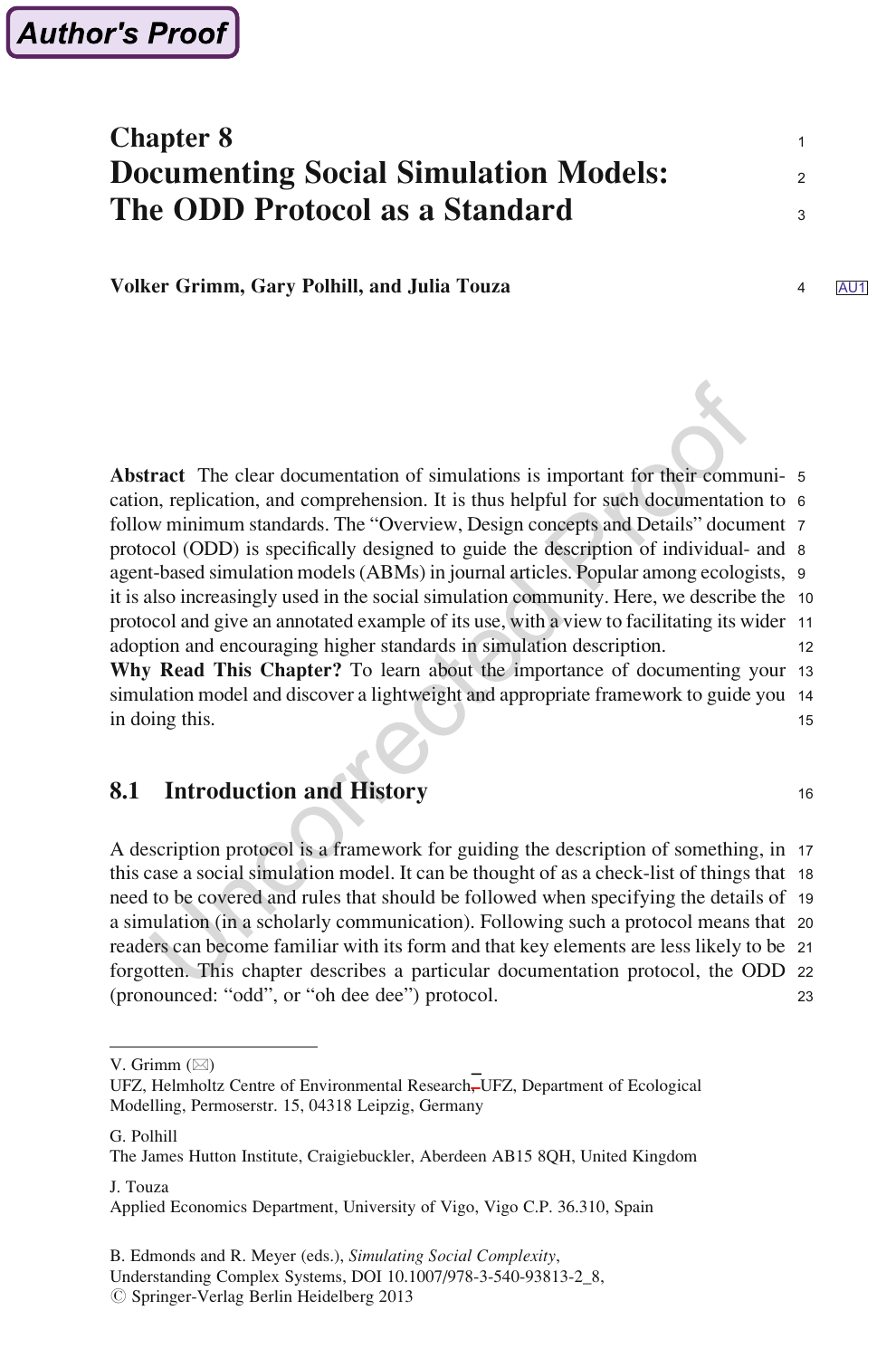

 The ODD protocol (Grimm et al. 2006, 2010; Polhill et al. 2008; Polhill 2010) is a standard layout for describing individual- and agent-based simulation models (ABMs), especially for journal articles, conference papers, and other academic literature. It consists of seven elements which can be grouped into three blocks: Overview, Design concepts, Details (hence, "ODD"; see Table 8.1). The purpose of ODD is to facilitate writing and reading of model descriptions, to better enable replication of model-based research, and to establish a set of design concepts that should be taken into account while developing an ABM. It does this in a relatively lightweight way, avoiding over-formal approaches whilst ensuring that the essentials of a simulation are explicitly described in a flexible yet appropriate manner.

 Originally, ODD was formulated by ecologists, where the proportion of ABMs described using ODD is increasing fast and might cross the 50 % margin in the near future. In social simulation, the acceptance of ODD has been slower. A first test, in which three existing descriptions of land-use models were re-formulated according to ODD, demonstrated the benefits of using ODD but also revealed that some refinements were needed to make it more suitable for social simulation (Polhill et al. 2008). In 2010, an update of ODD was released (Grimm et al. 2010), which is based on users' feedback and a review of more than 50 ODD-based model descriptions in the literature. In this update, ODD itself was only slightly modified but the explanation of its elements completely rewritten, with the specific intention of making it more suitable for social simulation.

 Currently in social simulation, interest in ODD is also increasing (Polhill 2010). An indicator for this is the inclusion of ODD chapters in recent reference books (this volume; Heppenstall et al. 2012). Moreover, a recent textbook of agent-based modelling uses ODD consistently (Railsback and Grimm 2012), so that the next generation of agent-based modellers is more likely to be familiar with ODD, and hence to use it themselves.

## 8.2 The Purpose of ODD

 Why is ODD (or a protocol very much like it) needed? There are a number of endeavours in agent-based social simulation that are facilitated through having a common approach to describing the models that is aimed at being readable and 55 complete<sup>1</sup>:

- Communication is the most basic aim of anyone trying to publish their results.
- For agent-based modellers, this can pose a particular challenge, as our models
- can be complicated, with many components and submodels. As a critical mass of

 $<sup>1</sup>$  Many of these endeavours have been covered in submissions to the "model-to-model" series of</sup> workshops, organised by members of the social simulation community (Hales et al. 2003; Rouchier et al. 2008. The second workshop was held as a parallel session of the ESSA 2004 conference: see [http://www.insisoc.org/ESSA04/M2M2.htm\)](http://www.insisoc.org/ESSA04/M2M2.htm).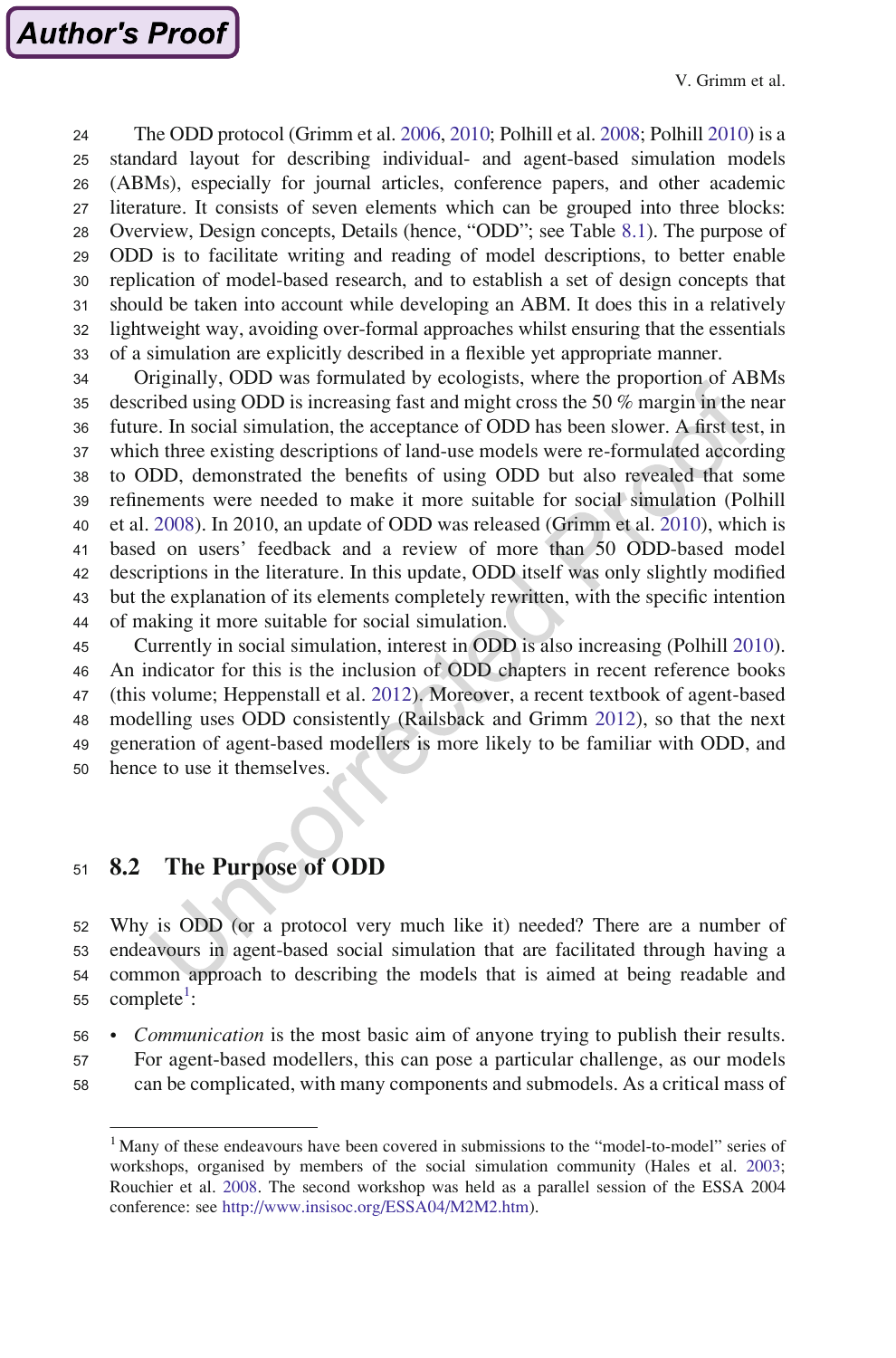| 1.1   |                 |              |                                      | Table 8.1 The seven elements of the ODD protocol. Descriptions of ABMs are compiled by answering the questions linked to each element                                                                                                                                                                                           |
|-------|-----------------|--------------|--------------------------------------|---------------------------------------------------------------------------------------------------------------------------------------------------------------------------------------------------------------------------------------------------------------------------------------------------------------------------------|
|       | Overview        | . Purpose    |                                      | What is the purpose of the model?                                                                                                                                                                                                                                                                                               |
| t1.2  |                 |              | 2. Entities, state variables, scales | What kind of entities are in the model? Do they represent managers, voters, landowners, firms or<br>something else? By what state variables, or attributes, are these entities characterized? What<br>are the temporal and spatial resolutions and extents of the model?                                                        |
| t1.3  |                 |              | 3. Process overview, scheduling      | What entity does what, in what order? Is the order imposed or dynamic? When are state variables<br>updated? How is time modelled: as discrete steps or as a continuum over which both<br>continuous processes and discrete events can occur?                                                                                    |
|       | Design concepts | Design<br>4. | Basic                                | Which general concepts, theories or hypotheses approaches are included in the model's design?                                                                                                                                                                                                                                   |
| 11.4  |                 | concepts     | principles                           | How were they taken into account? Are they used at the level of submodels<br>or at the system level?                                                                                                                                                                                                                            |
|       |                 |              | Emergence                            | results vary in complex/unpredictable ways when particular characteristics change? Are there<br>other results that are more tightly imposed by model rules and hence less dependent on what<br>What key results are emerging from the adaptive traits, or behaviours of individuals? What                                       |
| 11.5  |                 |              |                                      | individuals do?                                                                                                                                                                                                                                                                                                                 |
| 11.6  |                 |              | Adaptation                           | seek to increase some measure of success or do they reproduce observed behaviours that they<br>What adaptive traits do the individuals have? What rules do they have for making decisions or<br>changing behaviour in response to changes in themselves or their environment? Do agents<br>perceive as successful?              |
|       |                 |              | Objectives                           | If agents (or groups) are explicitly programmed to meet some objective, what exactly is that and<br>how is it measured? When individuals make decisions by ranking alternatives, what criteria<br>do they use? Note that the objective of such agents as group members may not reter to                                         |
| 1.7   |                 |              |                                      | themselves but the group                                                                                                                                                                                                                                                                                                        |
| 11.8  |                 |              | Learning                             | May individuals change their adaptive traits over time as a consequence of their experience? If<br>so, how?                                                                                                                                                                                                                     |
| 11.9  |                 |              | Prediction                           | estimating future consequences of decisions, how they do this? What internal models do<br>agents use to estimate future conditions or consequences? What 'tacit' predictions are<br>Prediction can be part of decision-making; if an agent's learning procedures are based on<br>implied in these internal model's assumptions? |
|       |                 |              | Sensing                              | What aspects are individuals assumed to sense and consider? What aspects of which other<br>entities can an individual perceive (e.g. displayed 'signals')? Is sensing local, through                                                                                                                                            |
| 11.10 |                 |              |                                      | networks or global? Is the structure of networks imposed or emergent? Are the mechanisms<br>by which agents obtain information modelled explicitly in a process or is it simply 'known'?                                                                                                                                        |
|       |                 |              |                                      | (continued)                                                                                                                                                                                                                                                                                                                     |

**Author's Proof**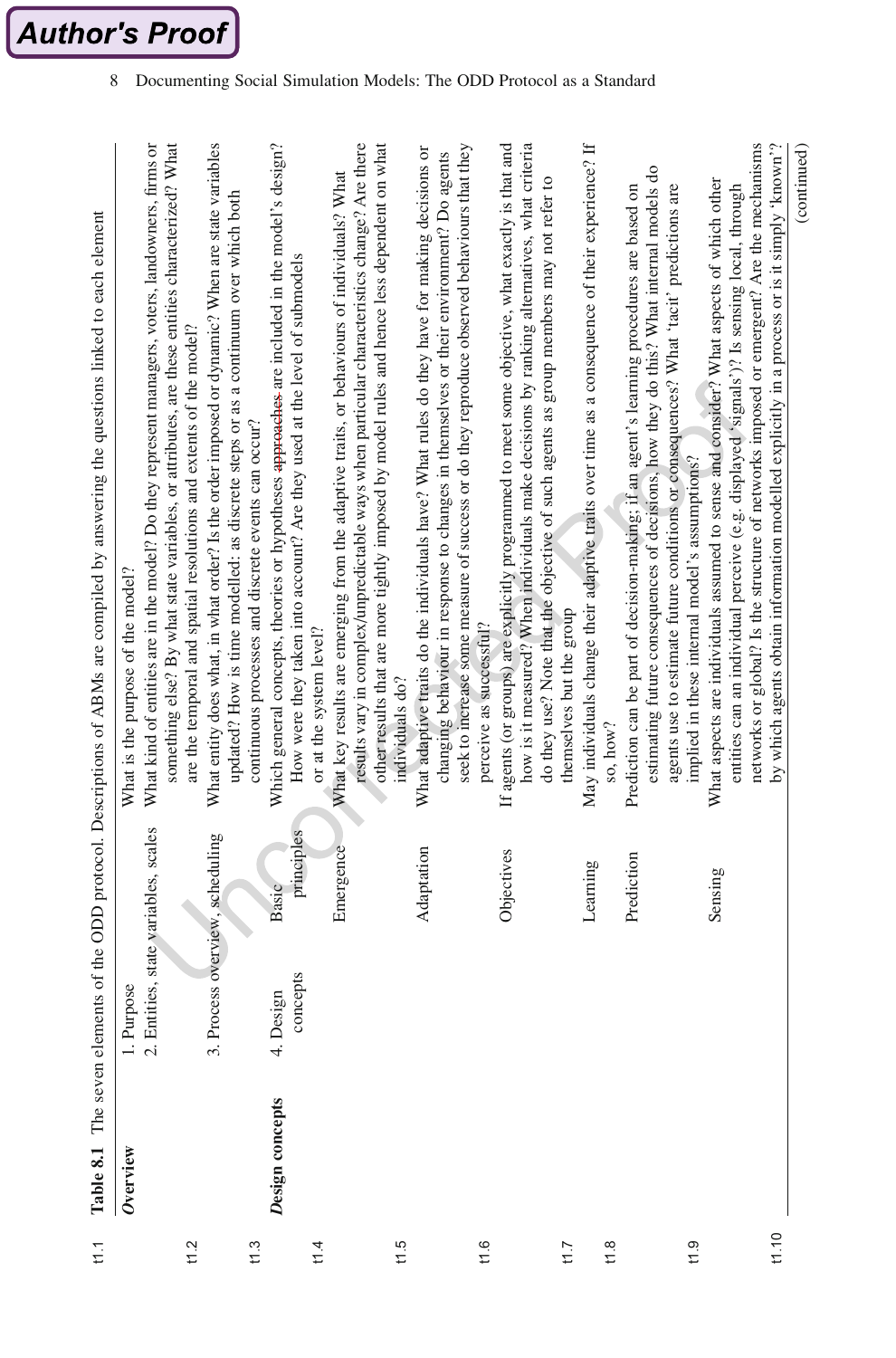| 11.12 | Table 8.1 (continued) |                   |               |                                                                                                                                                                                                                                                                                                                                               |
|-------|-----------------------|-------------------|---------------|-----------------------------------------------------------------------------------------------------------------------------------------------------------------------------------------------------------------------------------------------------------------------------------------------------------------------------------------------|
| 11.11 |                       |                   | Interaction   | individuals encounter and affect others, or are interactions indirect, e.g. via competition for a<br>What kinds of interactions among agents are assumed? Are there direct interactions where<br>mediating resource? If the interactions involve communication, how are such<br>communications represented?                                   |
| 11.12 |                       |                   | Stochasticity | used, for example, to reproduce variability in processes for which it is unimportant to model<br>the actual causes of the variability, or to cause model events or behaviours to occur with a<br>What processes are modelled by assuming they are random or partly random? Is stochasticity<br>specified frequency?                           |
| 11.13 |                       |                   | Collectives   | individuals? Such collectives can be an important intermediate level of organization. How are<br>collectives represented $-$ as emergent properties of the individuals or as a separate kind of<br>Do the individuals form or belong to aggregations that affect, and are affected by, the<br>entity with its own state variables and traits? |
| t1.14 |                       |                   | Observation   | they collected? Are all output data freely used, or are only certain data sampled and used, to<br>What data are collected from the ABM for testing, understanding, and analyzing it, and how are<br>imitate what can be observed in an empirical study?                                                                                       |
| 11.15 | Details               | 5. Initialization |               | are there initially, and what are the values of their state variables (or how were they set)? Is<br>What is the initial state of the model world, i.e., at time $t = 0$ ? How many entities of what type<br>initialization always the same, or is it varied? Are the initial values chosen arbitrarily or based<br>on available data?         |
| 11.16 |                       | 6. Input data     |               | Does the model use input from external sources such as data files or other models to represent<br>processes that change over time?                                                                                                                                                                                                            |
| 11.17 |                       | Submodels         |               | What are the submodels that represent the processes listed in 'Process overview and scheduling'?<br>What are the model parameters, their dimensions, and reference values? How were<br>submodels designed or chosen, tested, and parameterized?                                                                                               |
|       |                       |                   |               |                                                                                                                                                                                                                                                                                                                                               |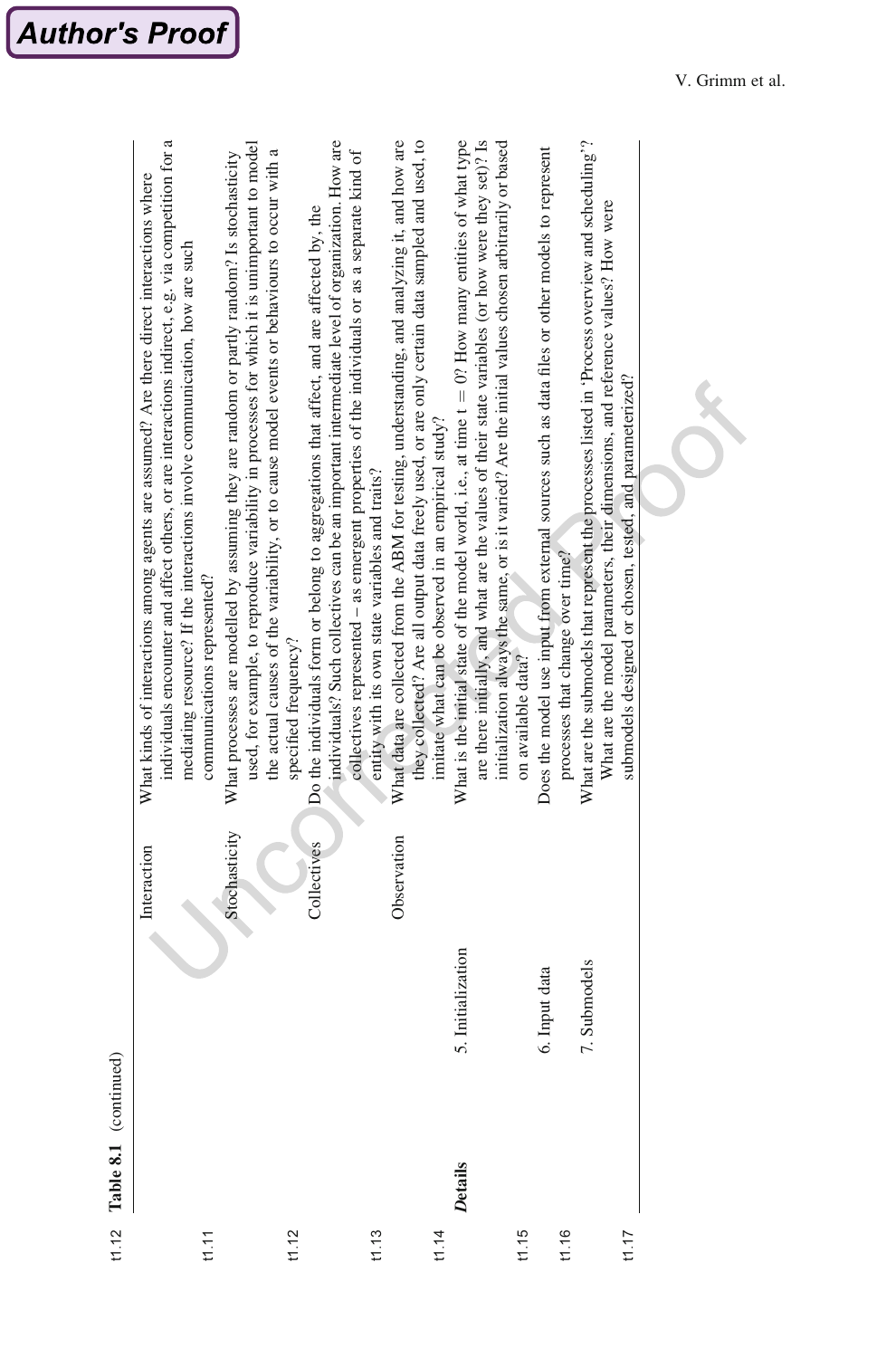

papers using ODD develops, so readers of agent-based modelling papers will 59 find themselves sufficiently more familiar with papers structured using ODD 60 than those using an arbitrary layout devised by the authors that they will find the 61 former easier to read and understand than the latter. 62

- Replication, as we discuss later in this chapter, is a pillar of the scientific 63 endeavour. If our model descriptions are inadequate, our results are not repeat- 64 able, and the scientific value of our work commensurately reduced. ODD helps 65 to encourage the adequacy of descriptions by saving authors having to 'reinvent 66 the wheel' each time they describe a model, by providing a standard layout <sup>67</sup> designed to ensure that all aspects of a model needed to replicate it are included <sup>68</sup> in the account. 69
- Comparing models is likely to become increasingly important as work in agent- 70 based modelling continues. If two or more research teams produce similar <sup>71</sup> models with different outcomes, comparing the models will be essential to <sup>72</sup> identifying the cause of the variance in behaviour. Such comparisons will be <sup>73</sup> much easier if all teams have used the same protocol to describe the models. At a <sup>74</sup> conceptual level, the design concepts also enable comparison of models with <sup>75</sup> greater differences and application domains. 76
- Dialogue among disciplines can be encouraged through a standard that is used by 77 both the ecological and social simulation communities. This is especially useful <sup>78</sup> for those developing coupled socio-ecosystem models (Polhill et al. 2008), <sup>79</sup> which is a rapidly growing area of research (Polhill et al. 2011).

In the following, we briefly describe the rationale of ODD and how it is used, <sup>81</sup> provide an example model description, and finally discuss benefits of ODD, current <sup>82</sup> challenges, and its potential future development. <sup>83</sup>

#### 8.3 The ODD Protocol 84

A core principle of ODD is that first an 'Overview' of a model's purpose, structure <sup>85</sup> and processes should be provided, before 'Details' are presented. This allows <sup>86</sup> readers to quickly get a comprehensive overview of what the model is, what it <sup>87</sup> does, and for what purpose it was developed. This follows the journalistic 'inverted <sup>88</sup> pyramid' style of writing, where a summary is provided in the first one or two <sup>89</sup> paragraphs, and progressively further detail is added on the story the further on you <sup>90</sup> read (see, e.g. Wheeler 2005). It allows the reader to easily access the information <sup>91</sup> they are interested in at the level of detail they need. For experienced modellers, this <sup>92</sup> overview part is sufficient to understand what the model is for, to relate it to other <sup>93</sup> models in the field, and to assess the overall design and complexity. <sup>94</sup>

Before presenting the 'Details', ODD requires a discussion of whether, and how, <sup>95</sup> ten design concepts were taken into account while designing the model. This <sup>96</sup> 'Design concepts' part of ODD does not describe the model itself but the principles <sup>97</sup> and rationale underlying its design. 'Design concepts' is thus not needed for model <sup>98</sup>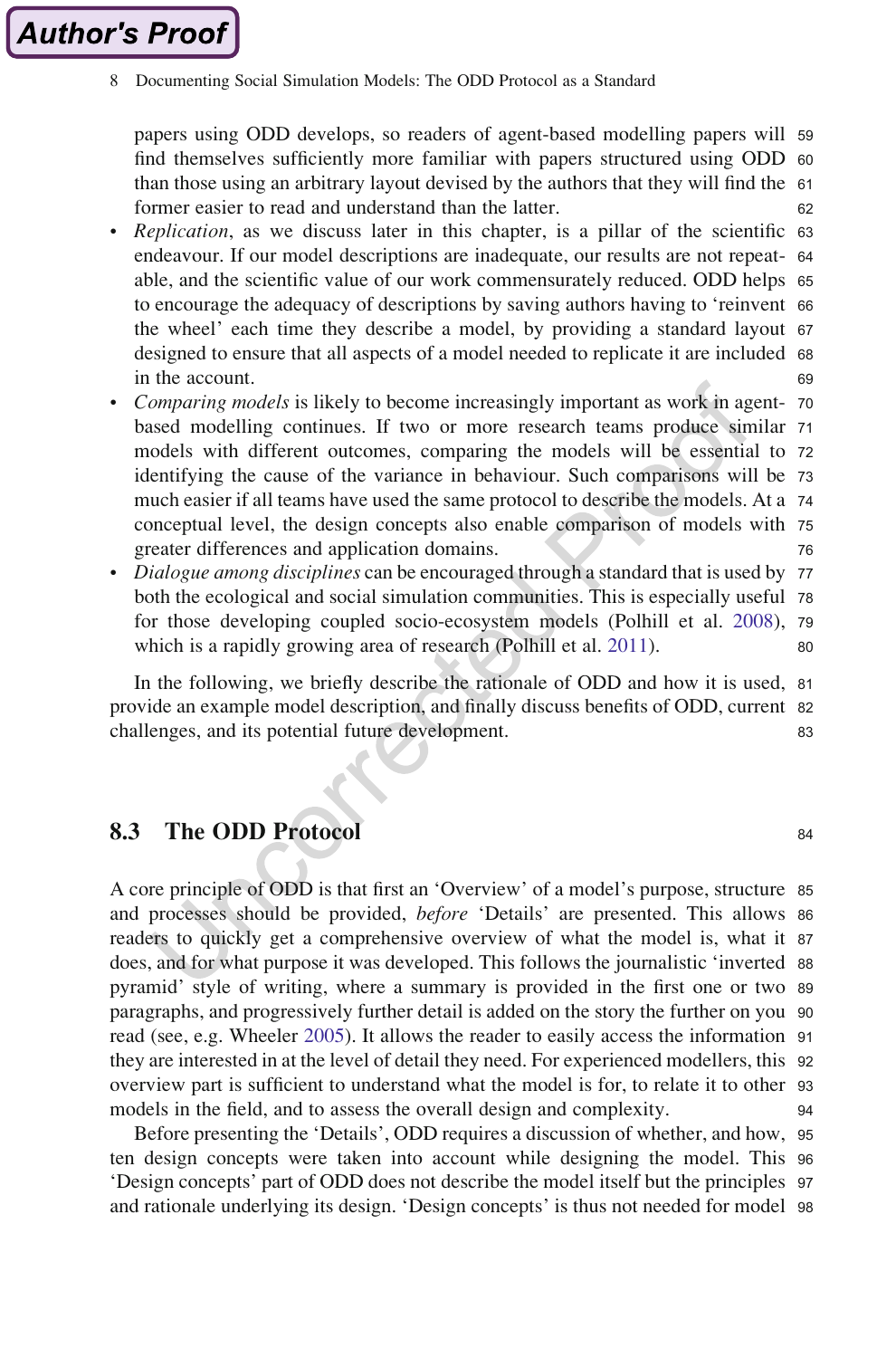replication but for making sure that important design decisions were made con- sciously and that readers are fully aware of these decisions. For example, it is important to be clear about what model output is designed to emerge from the behaviour the model's entities and their interactions, and what, in contrast, is imposed by fixed rules and parameters. Ideally, key behaviours in a model emerge, whereas other elements might be imposed. If modellers are not fully aware of this difference, which is surprisingly often the case, they might impose too much so that model output is more or less hard-wired into its design, or they might get lost in a too complex model because too much emergence makes it hard to understand anything. Likewise, the design concept 'stochasticity' requires that modellers explicitly say what model processes include a stochastic component, why stochasticity was used, and how it was implemented. Note that, in contrast to the seven elements of ODD, the sequence in which design concepts are described can be changed, if needed, and design concepts that are not relevant for the model can be omitted.

 The 'Details' part of ODD includes all details that are needed to re-implement the model. This includes information about the values of all model entities' state variables and attributes at the begin of a simulation ('Initialisation'), the external models or data files that are possibly used as 'Input data' describing the dynamics of one or more driving contextual or environmental variables (e.g., rainfall, market price, disturbance events), and 'Details' where the submodels representing the processes listed in 'Process overview and scheduling' are presented. Here, it is recommended for every submodel to start with the factual description of what the submodel is and then explain its rationale.

 Model parameters should be presented in a table, referred to in the 'Submodels' section of ODD, including parameter name, symbol, reference value, and – if the model refers to real systems – unit, range, and references or sources for choosing parameter values. Note that the simulation experiments that were carried out to analyse the model, characterized by parameter settings, number of repeated runs, the set of observation variables used, and the statistical analyses of model output, is not part of ODD but ideally should be presented in a section 'Simulation experiments' directly following the ODD-based model description.

## 8.4 How to Use ODD

 To describe an ABM using ODD, the questions listed in Table 8.1 have to be answered. The identifiers of the three blocks of ODD elements – Overview, Design concepts, Details – are not used themselves in ODD descriptions (except for 'Design concepts', which is the only element of the corresponding block). Rather, the seven elements are used as headlines in ODD-based model descriptions. For experienced ODD users, the questions in Table 8.1 are sufficient. For beginners, however, it is recommended to read the more detailed description of ODD in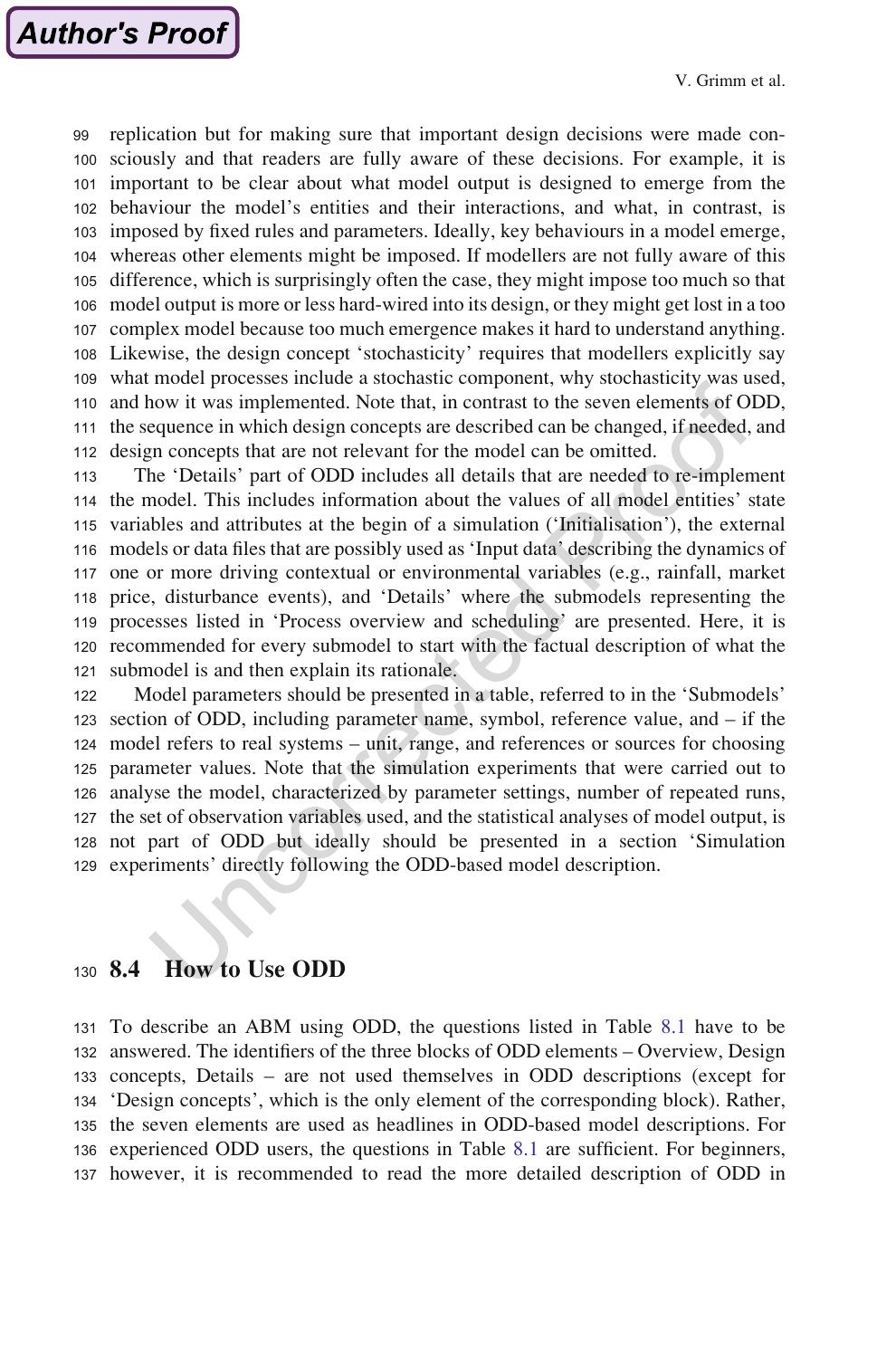**Author's Proof** 

8 Documenting Social Simulation Models: The ODD Protocol as a Standard

Grimm et al. (2010) and to use the template, which provides additional questions 138 and examples, and which is available via download.<sup>2</sup>  $\qquad 139$ 

## **8.5 An Example**  $140$

In the supplementary material of Grimm et al. (2010), publications are listed which <sup>141</sup> use ODD in a clear, comprehensive, and recommendable way. Many further <sup>142</sup> examples are provided in the textbook by Railsback and Grimm (2012). In Grimm <sup>143</sup> and Railsback (2012), Schelling's segregation model, as implemented in the model <sup>144</sup> library of the software platform NetLogo (Wilensky 1999), is used as an example. <sup>145</sup> Here, we demonstrate the process of model documentation using ODD by describing <sup>146</sup> a model developed by Deffuant et al. (2002), which explores the emergence of <sup>147</sup> extreme opinions in a population. We choose this model because it is simple but <sup>148</sup> interesting and opinion dynamics models are quite well-known in the social simula- <sup>149</sup> tion community. It is also one of the introductory examples in Gilbert (2007). The <sup>150</sup> ODD for the Deffuant et al. model is interspersed with comments on the information <sup>151</sup> included, with a view to providing some guidelines for those applying ODD to their <sup>152</sup> own model. Clearly this is a very simple example and many models would require <sup>153</sup> more extensive description. The parts of ODD are set in italics and indented to <sup>154</sup> distinguish them from comments. Normally the ODD description would simply <sup>155</sup> form part of the text in the main body of a paper or in an appendix.<sup>3</sup>  $156$ 

## 8.5.1 Purpose 157

The model's purpose is to study the evolution of the distribution of opinions in a population 158 of interacting individuals, which is under the influence of extremists' views. Specifically, it 159 aims to answer how marginal extreme opinions can manage to become the norm in large 160 parts of a population. The central idea of the model is that people who have more extreme 161 opinions are more confident than people with moderate views. More confident people are, 162 however, assumed to more easily affect the opinion of others, who are less confident. 163

Comments: The purpose section is deliberately brief. Even for more sophisticated <sup>164</sup> models than this, we would not expect to see much more text here. This would <sup>165</sup> otherwise repeat information in the rest of the paper. However, since the ODD, to <sup>166</sup> some extent, needs to stand alone and be comprehensive, the summary of the <sup>167</sup> purpose is included as here. 168

<sup>&</sup>lt;sup>2</sup> E.g. [http://www.ufz.de/index.php?de](http://www.ufz.de/index.php?de=10466)=[10466.](http://www.ufz.de/index.php?de=10466)<br><sup>3</sup> It is often the case that a substantial description needs to be included in the main text so readers can get an idea of what is being discussed, but maybe a more complete description might be added in an appendix.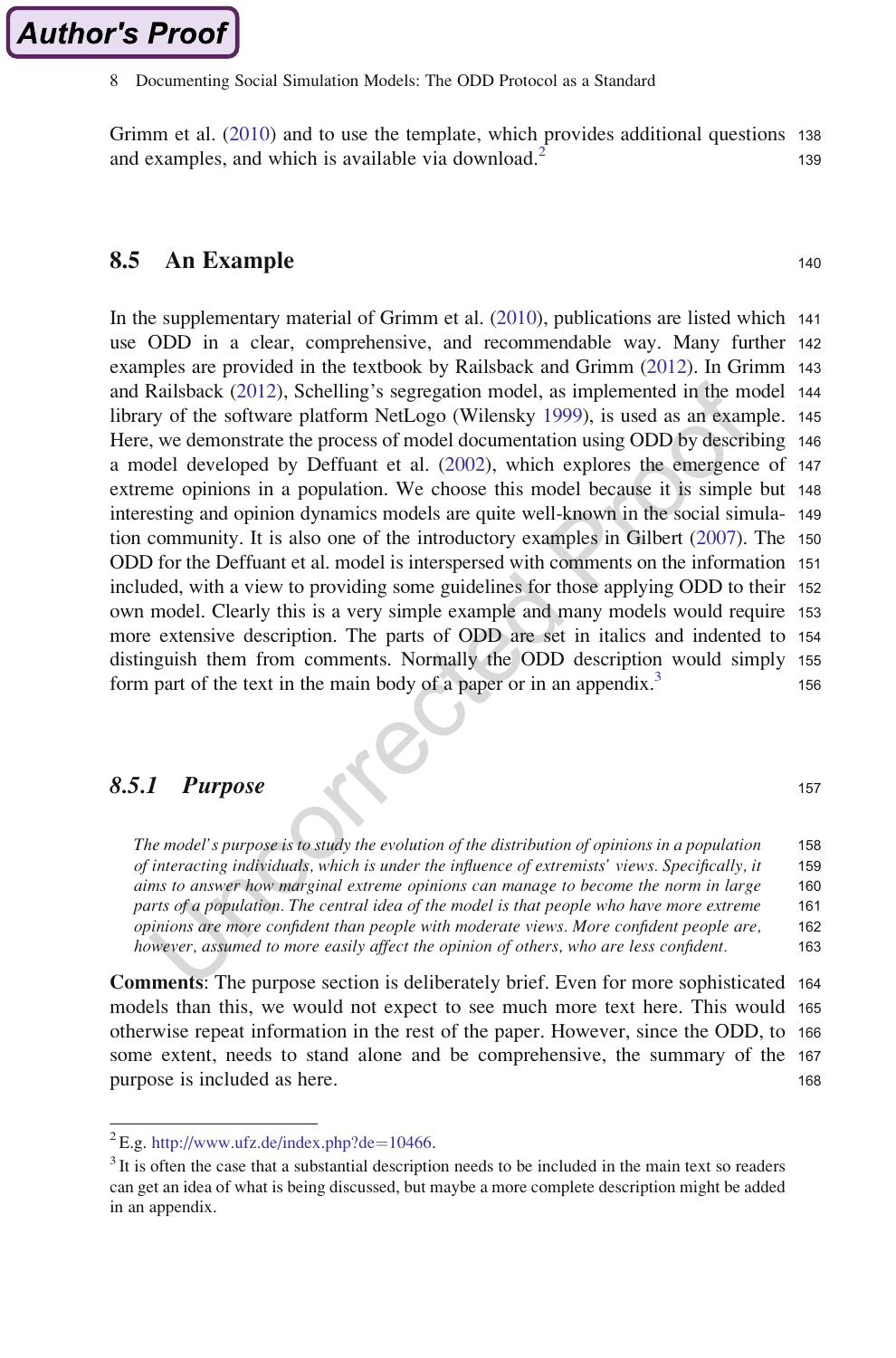

#### 8.5.2 Entities, State Variables, and Scales

170 The model includes only one type of entity: individuals. They are characterised by two continu-<br>171 ous state variables opinion x and uncertainty u **Opinions ranges** from  $-1$  to 1 Individuals with 171 ous state variables, opinion x and uncertainty u. Opinions ranges from  $-1$  to 1. Individuals with 172 an opinion very close to  $x = -1$  or  $+1$  are referred to as "extremists", all other individuals are "moderates". Uncertainty u defines an interval around an individuals' opinion and determines whether two individuals interact and, if they do, on the relative agreement of those two individuals which then determines how much opinion and uncertainty change in the interaction. 176 One time step of the model represents the time in which all individuals have randomly chosen another individual and possibly interacted with it. Simulations run until the distribution of

opinions becomes stationary.

 Comments: For larger models, this section has the potential to get quite long if written in the same style as this example, which has only one type of entity, with two state variables. Other articles have taken the approach of using tables to express this information; one table per entity, with one row per state variable associated with that entity (see, e.g. Polhill et al. 2008). Other articles have used UML class diagrams (e.g., Bithel et al. 2009), as suggested in the original ODD article (Grimm et al. 2006); however, these do not provide a means for giving any description, however brief, of each state variable. Simply listing the entities and the data types of the state variables does not provide all the information that this element of ODD should provide. This, together with the fact that UML is focused on Object- Oriented Design (which is used to implement the majority of ABMs, but by no means all: NetLogo, for example, is not an object-oriented language, and many, particularly in agent-based social simulation, use declarative programming languages), meant that the recommendation to use UML was retracted in the recent ODD update (Grimm et al. 2010).

 In declarative programming languages, the entities and their state variables may not be so explicitly represented in the program code as they are in object-oriented languages. For example, this information may be implicit in the arguments to rules. However, many declarative programs have a database of knowledge that the rules operate on. This database could be used to suggest entities and state variables. For example, a Prolog program might have a database containing the assertions person (volker) and nationality(volker, german). This suggests that 'person' is an entity, and 'nationality' a state variable. (It might be reasonable to suggest in general that assertions with one argument suggest entities, and those with two, state variables.)

## 8.5.3 Process Overview and Scheduling

 In each time step each individual chooses randomly one other individual to interact with, then the relative agreement between these two agents is evaluated, and the focal individual's opinion and uncertainty are immediately updated as a result of this opinion interaction. Updating of state variables is thus asynchronous. After all individuals have interacted, a convergence index is calculated which captures the level of convergence in the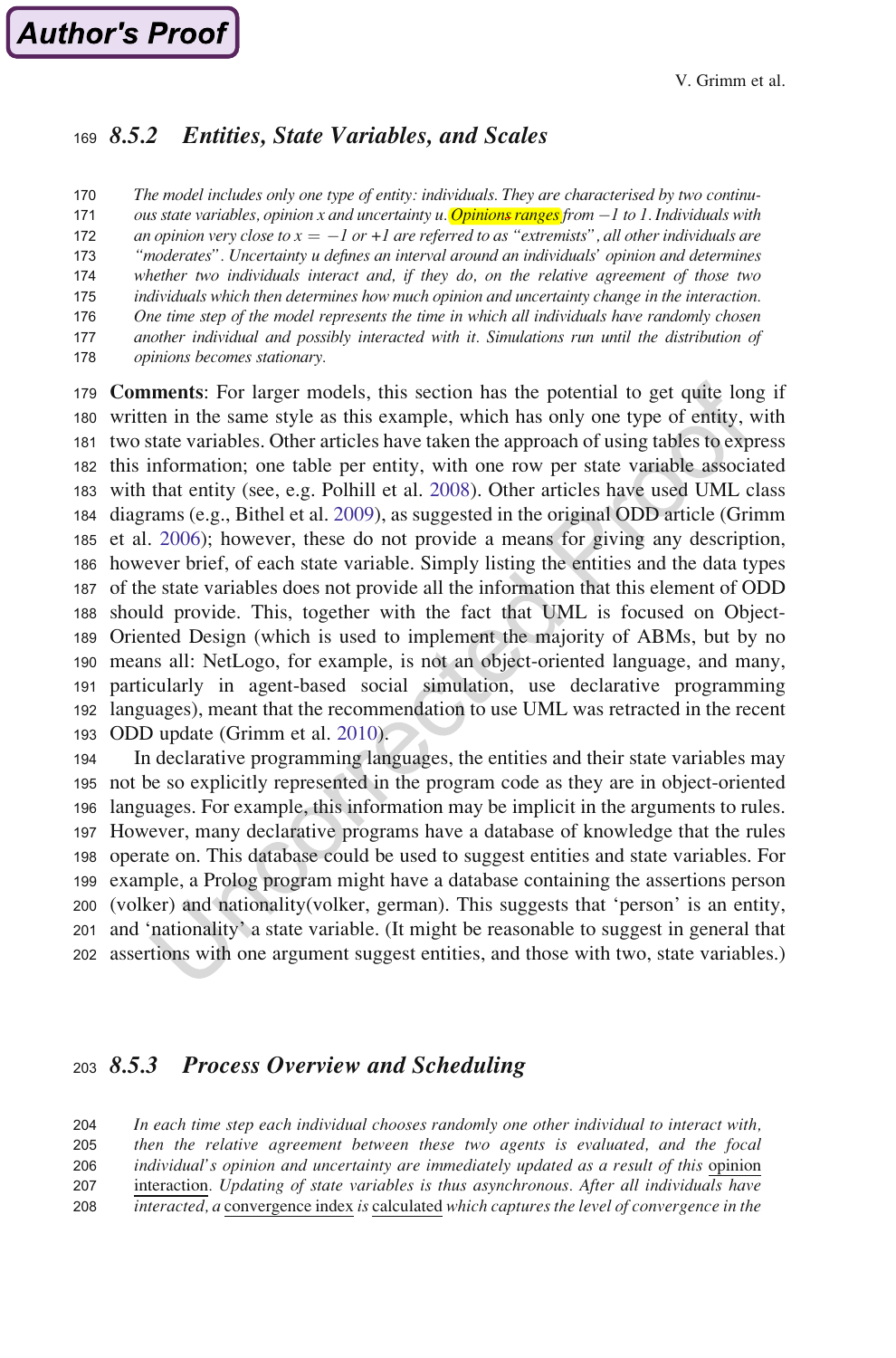

opinions of the population; additionally,  $\frac{1}{4}$  and output updated (e.g.: draw histogram of the 209 population's opinions; write each individual's opinion to a file.) 210

Comments: This section briefly outlines the processes (or submodels) that the <sup>211</sup> model runs through in every time step (ignoring initialisation), and in what order. 212 Notice how each process is given an emphasized label, which corresponds to 213 subsection headings in the Submodels section. Whilst the ODD protocol does not 214 make such precise stipulations as to formatting, there should be a clear one-to-one 215 correspondence between the brief outlines of processes here, and the details <sup>216</sup> provided on each in the Submodels section. <sup>217</sup>

In describing larger models than Deffuant et al.'s, it may be appropriate to simply <sup>218</sup> present the process overview as a list. Many models have a simple schedule structure <sup>219</sup> consisting of a repeated sequence of actions; such a list would clearly show this <sup>220</sup> schedule. However, others use more complicated scheduling arrangements (e.g. <sup>221</sup> dynamic scheduling). In such cases, the rules determining when new events are <sup>222</sup> added to the schedule would need to be described, as well as an (unordered) list of <sup>223</sup> event types, each corresponding to a subsection of 'Submodels'. <sup>224</sup>

The 'schedule' in a declarative model may be even less clear, as it will depend on <sup>225</sup> how the inference engine decides which rules to fire. However, declarative programs <sup>226</sup> are at least asked a query to start the model, and this section would be an appropriate <sup>227</sup> place to mention that. Some declarative programs also have an implied ordering to <sup>228</sup> rule firing. For example, in Prolog, the rule  $a : x, y, z$ . will, in the event that the 229 inference engine tries to prove a, try to prove x, then y, then z. Suppose the model is <sup>230</sup> started with the query ?- a. In describing the model here, it might suffice simply to <sup>231</sup> summarise how x, y and z change the state of the model. Any subrules called by the <sup>232</sup> inference engine trying to prove these could be given attention in the Details section. <sup>233</sup>

The declarative programmer may also use language elements (such as cuts in <sup>234</sup> Prolog) to manage the order of execution. In deciding which rules to describe here, <sup>235</sup> a declarative modeller might focus on those changing the value of a state variable <sup>236</sup> over time. The key point is that the program will do *something* to change the values 237 of state variables over time in the course of its execution. Insofar as that can be <sup>238</sup> described in a brief overview, it belongs here. <sup>239</sup>

## 8.5.4 Design Concepts 240

**Basic principles.** – This model extends earlier stylised models on opinion dynamics, which 241 either used only binary opinions instead of a continuous range of opinions, or where 242 interactions only depended on whether opinion segments overlapped, but not on relative 243 agreement (for references, see Deffuant et al. 2002). 244 **Emergence.** – The distribution of opinions in the population emerges from interactions 245 among the individuals. 246 Sensing. – Individuals have complete information of their interaction partner's opinion 247 and uncertainty. 248

**Interaction**. – Pairs of individuals interact if their opinion segments,  $[x - u, x + u]$ , 249 overlap. 250 and 250 and 250 and 250 and 250 and 250 and 250 and 250 and 250 and 250 and 250 and 250 and 250 and 250 and 250 and 250 and 250 and 250 and 250 and 250 and 250 and 250 and 250 and 250 and 250 and 250 and 250 a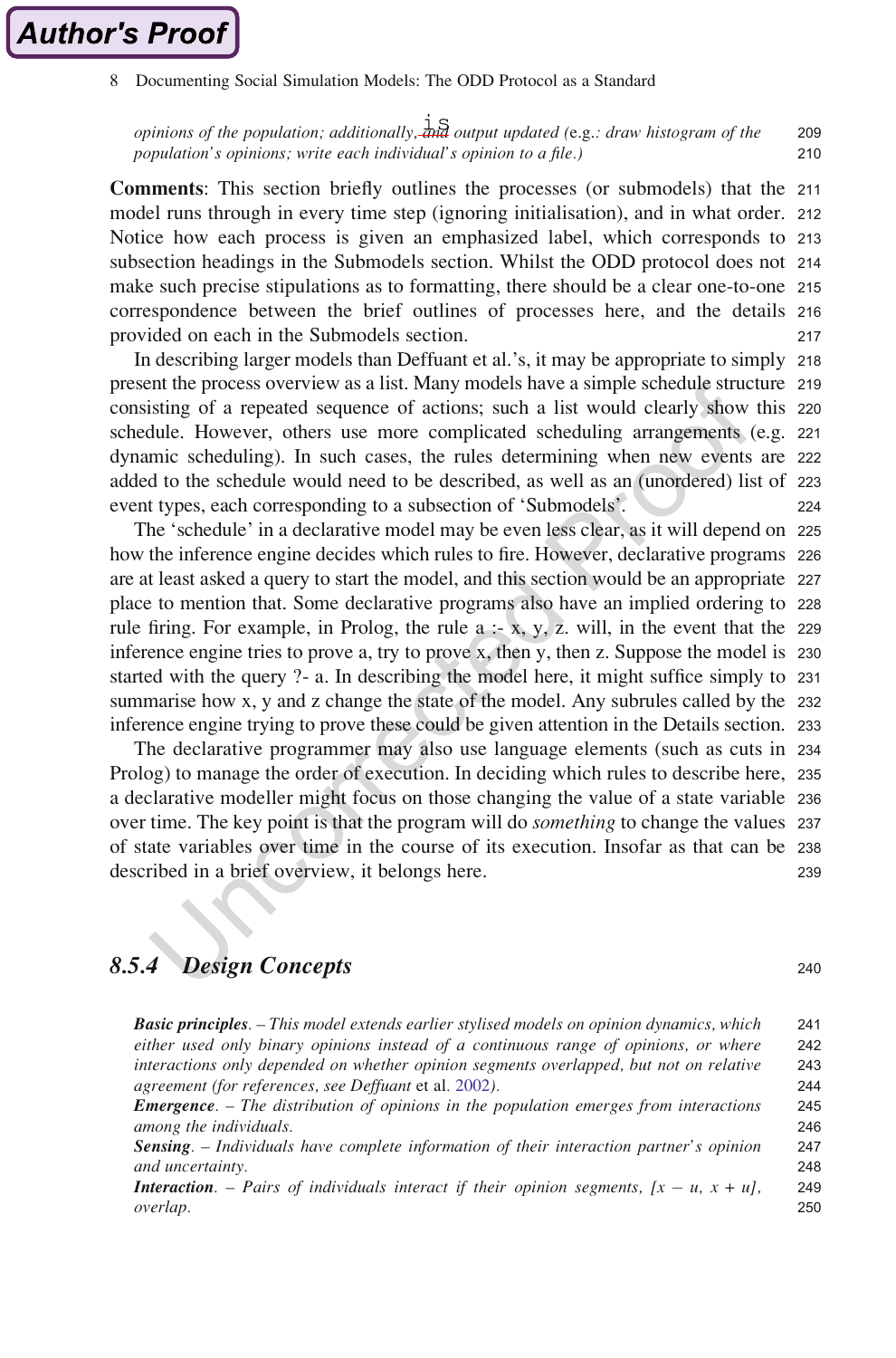

251 Stochasticity. – The interaction between individuals is a stochastic process because interaction partners are chosen randomly.

253 Observation. – Two plots are used for observation: the histogram of opinions, and the trajectories of each individual's opinion. Additionally, a convergence index is calculated.

 Comments: Note that the design concepts are only briefly addressed. This would be expected in larger models too. Note also that several design concepts have been omitted because they are not appropriate to the model. Specifically, adaptation, objectives, learning, prediction, and collectives have been left out here: individuals change their opinion after interaction, but this change is not adaptive since it is not linked to any objective; there also no collectives since all individuals act on their own. Nevertheless, most models should be able to relate to some basic principles, emergence, interactions, and observation, and most often also stochasticity. Small models might use the option of concatenating the design concepts into a single paragraph to save space.

#### 8.5.5 Initialization

266 Simulations are run with 1,000 individuals, of which a specified initial proportion,  $p_e$ , are<br>267 extremists: p. denotes the proportion of 'positive' extremists, and p. are the proportion of 267 extremists;  $p_+$  denotes the proportion of 'positive' extremists, and  $p_-$  are the proportion of 'negative' extremists. Each moderate individual's initial opinion is drawn from a random 269 uniform distribution between  $-1$  and  $+1$ , Extremists have on opinion of either  $-1$  or  $+1$ . Initially, individuals have a uniform uncertainty, which is larger for moderates than for extremists.

 Comments: This explains how the simulation is set up before the main schedule starts. In other models, this might include empirical data of various kinds from, for example, surveys. The key question to ask here, particularly given the potential for 275 confusion with the next section ('input data'), is whether the data are used *only* to provide a value for a state variable before the schedule runs.

## 8.5.6 Input Data

The model does not include any input of external data.

 Comments: These are time-series data used to 'drive' the model. Some of these data may specify values for variables at time 0 (i.e. during initialisation); however, if a data series specifies values for any time step other than during initialisation, then it is input data rather than initialisation. It is also important not to confuse 'Input data' with parameter values.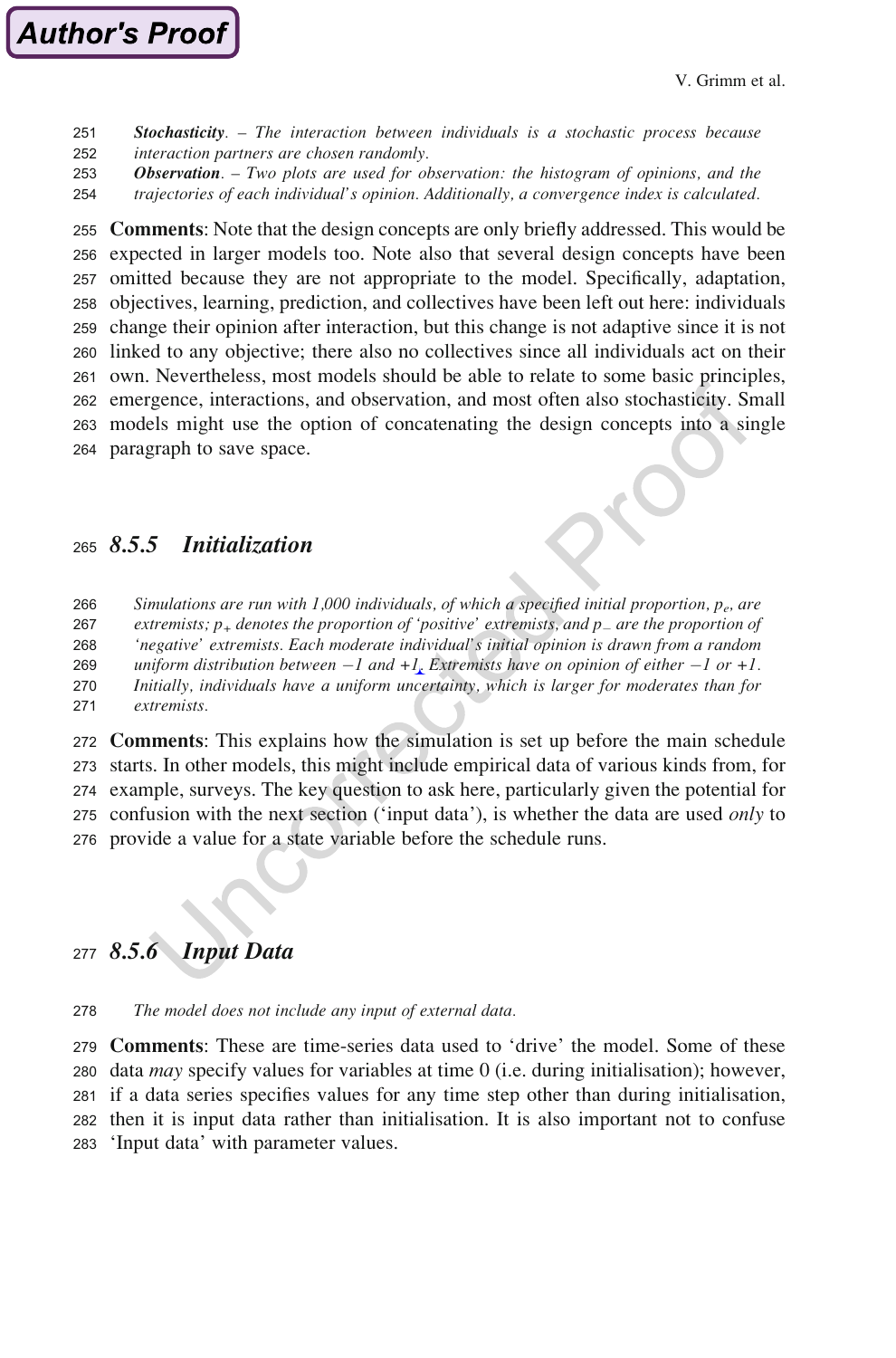**Author's Proof** 

8 Documenting Social Simulation Models: The ODD Protocol as a Standard

## 8.5.7 Submodels 284

All model parameters are listed in the following table. 285

| Parameter | Description                                 | 286 |
|-----------|---------------------------------------------|-----|
| N         | Number of individuals in population         | 287 |
|           | Initial uncertainty of moderate individuals | 288 |
| u         | Speed of opinion dynamics                   | 289 |
| $p_e$     | Initial proportion of extremists            | 290 |
| $p_{+}$   | Initial proportion of positive extremists   | 291 |
| $p_{-}$   | Initial proportion of negative extremists   | 292 |
| $u_{e}$   | Initial uncertainty of extremists           | 293 |

**Opinion interaction.** – This is run for an agent j, whose 'opinion segment'  $s_j$  is defined in 294 terms of its opinion x; and uncertainty u; as: terms of its opinion  $x_i$  and uncertainty  $u_i$  as:

$$
s_j = [x_j - u_j, x_j + u_j]
$$

The length of the opinion segment is  $2u_j$  and characterizes an individual's overall 296<br>uncertainty. uncertainty.

In opinion interaction, agent j (the influenced, focal, or 'calling' individual) is paired with a 298 randomly chosen agent, i, the influencing individual. The 'overlap' of their opinion segments, 299  $h_{ii}$ , is then computed as: 300

$$
h_{ij} = min(x_i + u_i, x_j + u_j) - max(x_i - u_i, x_j - u_j)
$$

This overlap determines whether in opinion interaction will take place or not: Agent j will 301 change its opinion if  $h_{ii} > u_i$ , which means that overlap of opinions is higher than the 302 uncertainty of the influencing agent (see Fig. 8.1). 303

For opinion interactions, the relative agreement of the two agents' opinions, RA, is 304 calculated by dividing the overlap of their opinion segments  $(h_{ij})$  minus the length of the 305<br>non-overlapping part of influencing individual's opinion segment. (2u, – h.;), and this 306 non-overlapping part of influencing individual's opinion segment,  $(2u_i - h_{ii})$ , and this difference divided by agent i's opinion segment length,  $2u_i$  (Fig.8.1 depicts these terms 307 graphically): graphically):

$$
RA = (h_{ij} - (2u_i - h_{ij}))/2u_i = 2(h_{ij} - u_i)/2u_i = (h_{ij}/u_i) - 1
$$

The opinion and uncertainty of agent j are then updated as follows: 309

$$
x_j = x_j + \mu R A (x_i + x_j)
$$
  

$$
u_j = u_j + \mu R A (u_i + u_j)
$$

Thus, the new values are determined by the old values and the sum of the old values of both 310 interacting individuals multiplied by the relative agreement,  $RA$ , and by parameter  $\mu$ , which 311 determines how fast opinions change.  $\frac{312}{2}$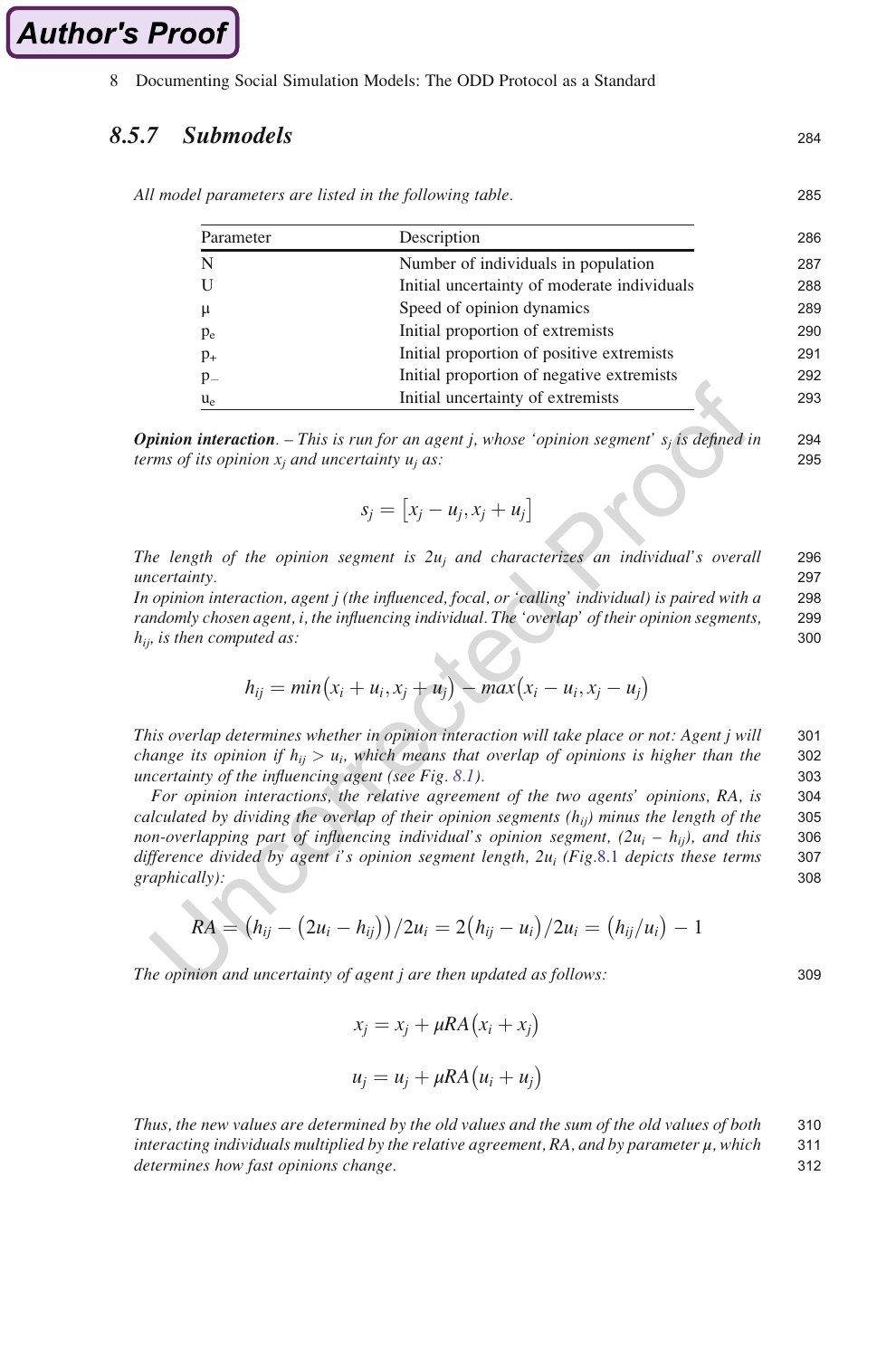

V. Grimm et al.

Fig. 8.1 Visualisation of the individual's opinions, uncertainties, and overlap in opinions in the model of (Deffuant et al.



The main features of this interaction model are, according to Deffuant et al. (2002):

- Individuals not only influence each other's opinions but also each other's uncertainties.
- Confident agents, who have low uncertainty, are more influential. This reflects the common observation that confident people more easily convince more uncertain people
- than the other way round under the conditions that their opinions are not too different at the beginning.

319 **Calculate convergence index.**  $-$  This index,  $y$ , is used as a summary model output for sensitivity analysis and an exploration of the model's parameter space. It is defined as:

$$
y=q_++q_-
$$

321 where  $q_+$  and  $q_-$  are the proportions of initially moderate agents which become extremists in

the positive extreme or negative extreme, respectively. If after reaching the steady state none

323 of the initially moderate agents became extremist the index would take a value of zero. If half of them become positive extremists and the other half becomes negative extremists, the index

325 would be 0.5. Finally, if all the initially moderate agents converge to only one extreme, the

326 index would be one. Note that for calculating y, "positive" or "negative" extreme has to be

327 defined via an interval close the extreme, with a width of, for example, 0.15.

 Comments: Here, details on the two processes described in Sect. 8.3 are provided, in sufficient depth to enable replication, i.e. opinion interaction and calculate convergence index. Note how these names match with those used in the process overview in Sect. 8.3.

 Authors describing larger models may find journal editors protesting at the length of the ODD if all submodels are described in the detail required. There are various ways such constraints can be handled. One is to include the submodels in an appendix or supplementary material to the paper. Another is to provide them as a technical report accessible separately (e.g. on a website), and referred to in the text. If space is not too limited, a summary of each submodel could be provided in the main text, longer than the brief description in the process overview, but shorter than the full detail; the latter being provided separately. For very large models, or where space is highly constrained, there may be little room for much more than the three Overview sections in the journal article; again, making the full ODD available separately is a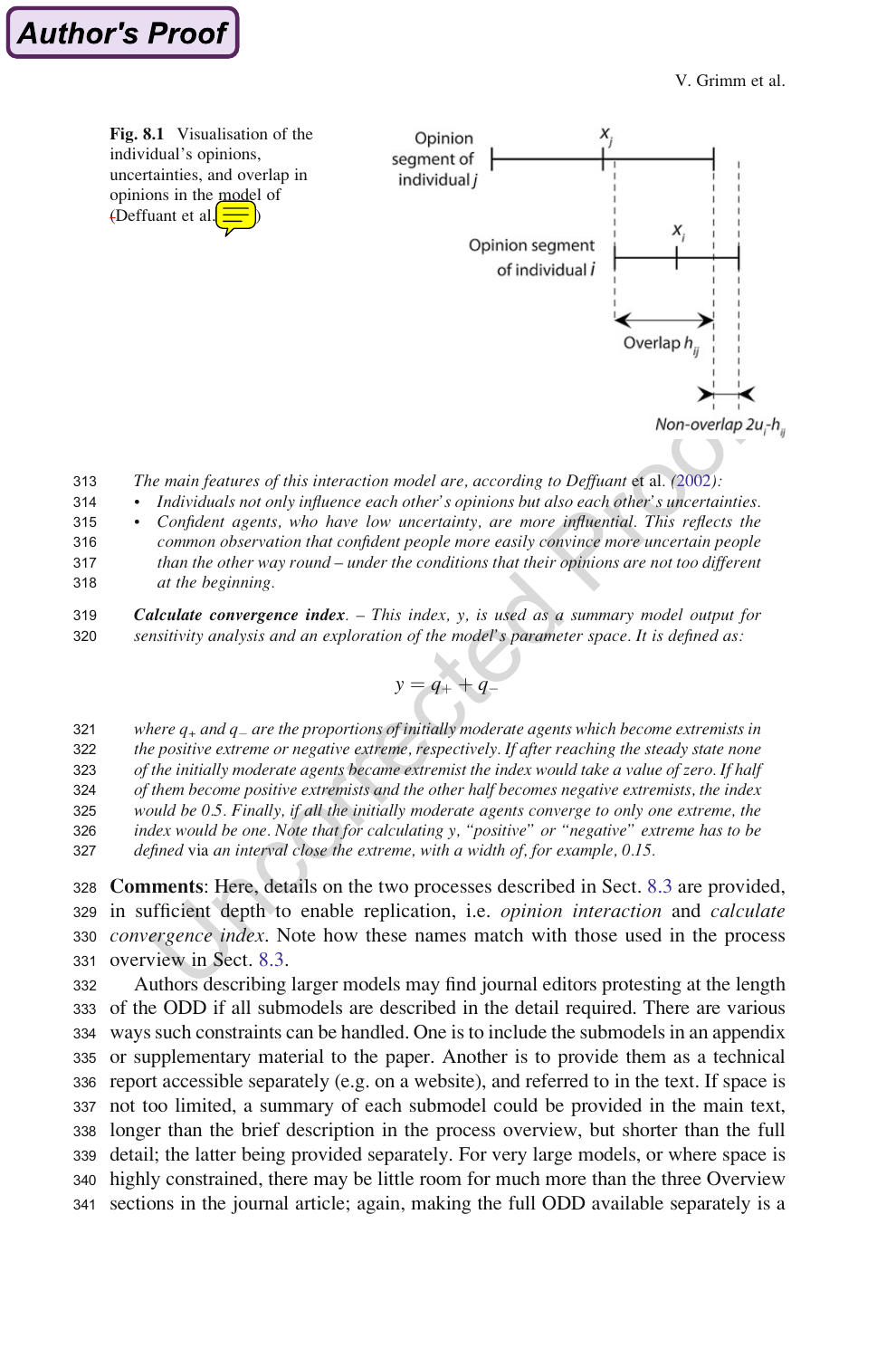

possible solution. Nevertheless, excluding the 'Submodels' element entirely from the 342 main text should be avoided because this would mean to ask readers to accept, in the 343 main text of the article, the model as a black box. Description of the most important 344 processes should therefore be included also in the main text. 345

#### 8.6 Discussion 346

Since the example model by Deffuant et al. (2002) is very simple, using ODD here <sup>347</sup> comes with the cost of making the model description longer than the original one, <sup>348</sup> through requiring the ODD labels. The original model is actually relatively clear <sup>349</sup> and easy to replicate (which might partly explain this model's success). However, <sup>350</sup> easy replication is much more the exception than the rule (Hales et al. 2003; <sup>351</sup> Rouchier et al. 2008), and the more complex an ABM, the higher the risk that not <sup>352</sup> all information is provided for unambiguous replication.  $\frac{353}{25}$ 

ODD facilitates writing comprehensive and clear documentations of ABMs. <sup>354</sup> This does not only facilitate replication, it also makes writing and reading model <sup>355</sup> documentations easier. Modellers no longer have to come up with their own format <sup>356</sup> for describing their model, and readers know, once they are familiar with the <sup>357</sup> structure of ODD, *exactly* where to look for what kind of information. 358

Whether or not to use ODD as a standard format for model descriptions might <sup>359</sup> look like a rather technical question, but it has fundamental consequences, which go <sup>360</sup> far beyond the issue of replication. Once ODD is used as a standard, it will be <sup>361</sup> become much easier to compare different models addressing similar questions. <sup>362</sup> Even now, ODD can be used to review models in a certain field, by rewriting <sup>363</sup> existing model descriptions according to ODD (Grimm et al. 2010). Building <sup>364</sup> blocks of existing models, in particular specific submodels, which seem to be useful <sup>365</sup> in general, will be much easier to identify and re-use in new models. 366

Most importantly, however, using ODD affects the way we design and formulate <sup>367</sup> ABMs in the first place. After having used ODD for documenting two or three <sup>368</sup> models, you start formulating ABMs by answering the ODD questions: What <sup>369</sup> 'things', or entities, do I need to represent in my model? What state variables and <sup>370</sup> behavioural attributes do I need to characterize these entities? What processes do I <sup>371</sup> want to represent explicitly, and how should they be scheduled? What are the <sup>372</sup> spatial and temporal extent and resolution of my model, and why? What do I <sup>373</sup> want to impose, and what to let emerge? What kind of interactions does the <sup>374</sup> model include? For what purposes should I include stochasticity? How should the <sup>375</sup> model world be initialized, what kinds of input data do I need, and how should I, in <sup>376</sup> detail, formulate my submodels? 377

These questions do not impose any specific structure on simulation models, but <sup>378</sup> they provide a clear checklist for both model developers and users. This helps <sup>379</sup> avoiding "ad hoc-ery" in model design (Heine et al. 2005). Modellers can also more <sup>380</sup> easily adopt designs of existing models and don't have to start from scratch all the <sup>381</sup> time, as in most current social simulation models. <sup>382</sup>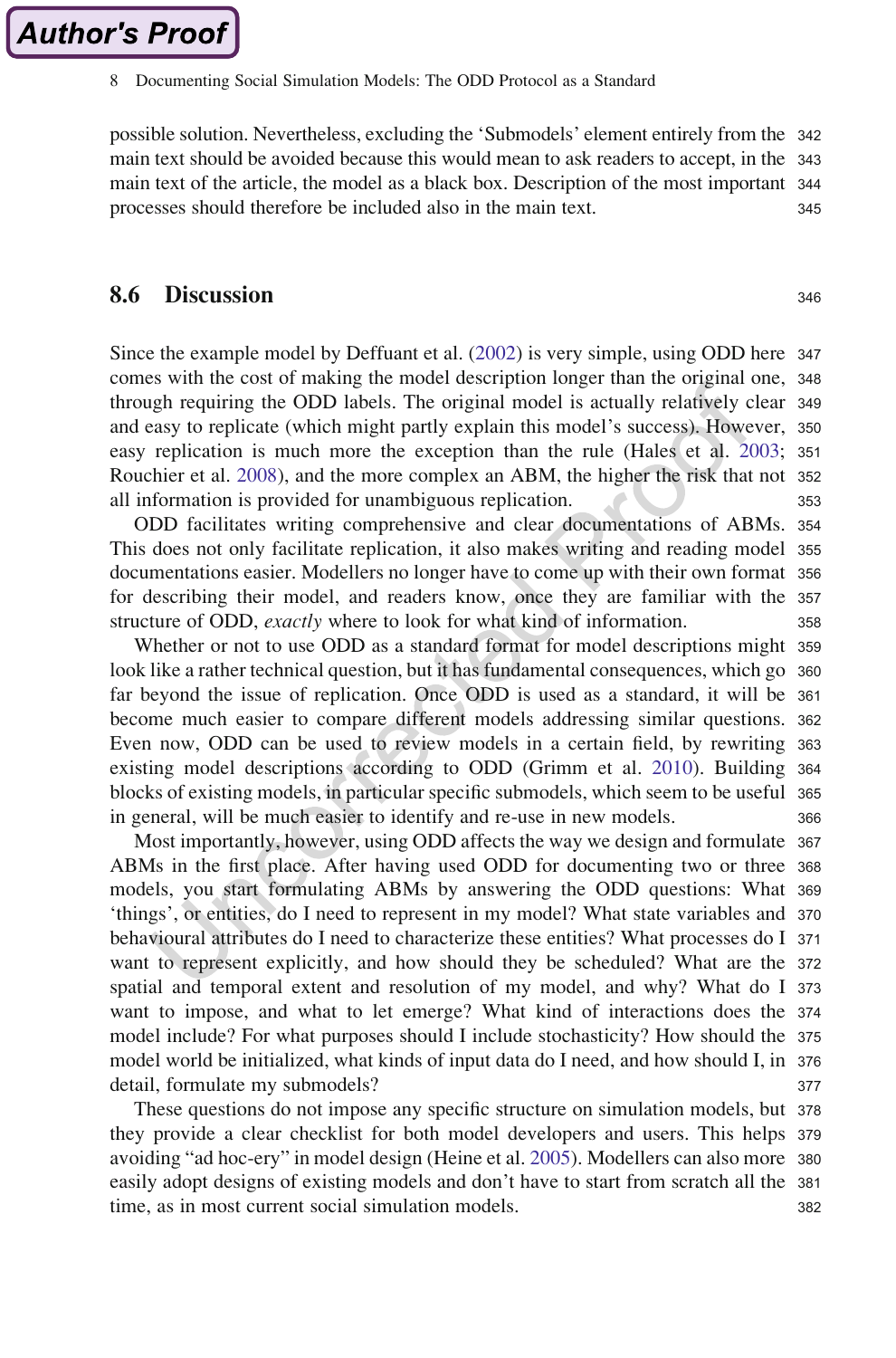Criticisms of ODD include Amouroux et al. (2010), who, acknowledging its merits, find the protocol ambiguous and insufficiently specified to enable replica- tion. This article pertained to the Grimm et al. (2006) first description of ODD. The update in Grimm et al. (2010) endeavoured to address issues such as these. However, the success of the latter article in so doing, and indeed any future revisions of ODD, can only be measured by comparing replication efforts based on ODD descriptions with those not conforming to any protocol – the norm prior to 2006 when ODD was first published. As suggested above, the record for articles not using ODD has not been particularly good: Rouchier et al. (2008) observe in their editorial to a special section of JASSS on the third Model-2-Model workshop that several researchers attempting replications have to approach the authors of the original articles to disambiguate model specifications. If the models were ade-quately described in the original articles, this should not be necessary.

 Polhill et al. (2008) also observed that those used to object-oriented designs for modelling will find the separation of what will for them effectively amount to instance variables and methods (state variables and processes respectively) counter- intuitive, if indeed not utterly opposed to encapsulation: one of the key principles of object orientation. For ODD, however, it is the reader who is important rather than programming principles intended to facilitate modularity and code reuse. It is also important that, as a documentation protocol, ODD does not tie itself to any particular ABM implementation environment. From the perspective of the human reader, it is illogical (to us at least) to discuss processes before being informed what it is the processes are operating on. Encapsulation is about hiding information; ODD has quite the opposite intention.

 The main issue with ODD in social simulation circles as opposed to ecology, from which it originally grew, pertains to its use with declarative modelling environments. This matter has been raised in Polhill et al. (2008), and acknowledged in Grimm et al. (2010). Here we have tried to go further towards illustrating how a declarative modeller might prepare a description of their model that conforms to ODD. However, until researchers using declarative environments attempt to use ODD when writing an article, and feedback on their findings, this matter cannot be properly addressed.

 Certainly, ODD is not the silver bullet regarding standards for documenting ABMs. Nevertheless, even at the current stage its benefits by far outweigh its limitations, and using it more widely is an important condition for further developments. Still, since ODD is a verbal format, not all ambiguities can be prevented. Whilst a more formal approach using, for example XML or UML 419 (e.g. Triebig and Klügl 2010, and for ABMs of land use/cover change, the MRPOTATOHEAD framework – Livermore 2010; Parker et al. 2008) might address such ambiguities, we consider it important that written, natural language formulations of ABMs exist (Grimm and Railsback 2005). This is the only way to make modelling, as a scientific activity, independent of technical aspects of mark-up or programming languages and operating systems. Further, verbal descriptions force us to think about a model, to try to understand what it is, what it does, and why it was designed in that way and not another (J. Everaars, pers. comm.). We doubt that a 'technical' standard for documenting ABMs – one that can be read by compilers or interpreters, would ever initiate and require this critical thinking about a model.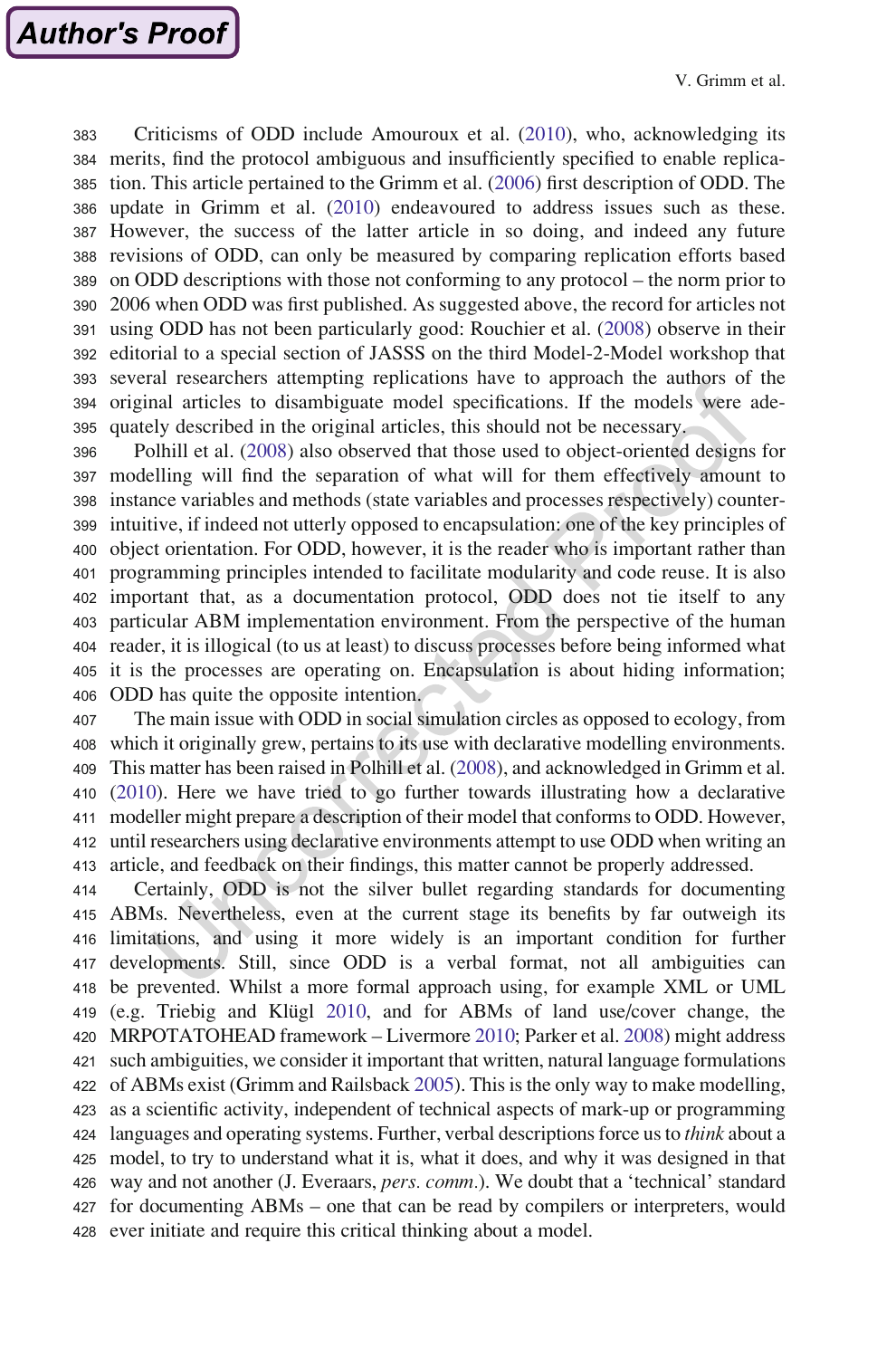

Nevertheless, it is already straightforward to translate ODD model description to 429 NetLogo programs because much of the way models are written in NetLogo 430 corresponds to the structure of ODD: the declaration of 'Entities, state variables, 431 and scales' is done via NetLogo's globals, turtles-own, and patches-own primitives, 432 'Initialization' is done via the setup procedure, 'Process overview and scheduling' 433 corresponds to the go procedure, 'Details' are implemented as NetLogo procedures, 434 and 'Design concepts' can be included, (as indeed can the entire ODD model 435 description), on the 'Information' tab of NetLogo's user interface. 436

#### 8.7 Conclusion 437

Clearly describing simulations well, so that other researchers can understand a <sup>438</sup> simulation is important for the scientific development and use of complex <sup>439</sup> simulations. It can help in: the assessment and comprehension of simulation results <sup>440</sup> by readers; replicating simulations for checking and analysis by other researchers; <sup>441</sup> transferring knowledge embedded within simulations from one domain to another; <sup>442</sup> and allowing simulations to be better compared. It is thus an important factor for <sup>443</sup> making the use of simulations more rigorous and useful. A protocol such as ODD is <sup>444</sup> useful in standardising such descriptions and encouraging minimum standards. As the <sup>445</sup> field of social simulation matures it is highly likely that the use of a protocol such as <sup>446</sup> ODD will become standard practice. <sup>447</sup>

The investment in learning and using ODD is minimal but the benefits, both for <sup>448</sup> its user and the scientific community, can be huge. We therefore recommend <sup>449</sup> learning and testing ODD by re-writing the model description of an existing, <sup>450</sup> moderately complex ABM, and, in particular, using ODD to formulate and docu- <sup>451</sup> ment the next ABM you are going to develop. 452

Acknowledgements We are grateful to Bruce Edmonds for inviting us to contribute this chapter, 453 and for his helpful comments and suggested amendments to earlier drafts. Gary Polhill's contri- 454 bution was funded by the Scottish Government. 455

## Further Reading 456

Railsback and Grimm (2012) is a textbook which introduces agent-based modelling <sup>457</sup> with examples described using ODD. The OpenABM website [\(http://openabm.org\)](http://openabm.org) is <sup>458</sup> a portal specifically designed to facilitate the dissemination of simulation code and <sup>459</sup> descriptions of these using the ODD protocol. The original reference document for <sup>460</sup> ODD is (Grimm et al. 2006) with the most recent update being (Grimm et al. 2010). <sup>461</sup> Polhill (2010) is an overview of the 2010 update of ODD written specifically with the <sup>462</sup> social simulation community in mind. 463